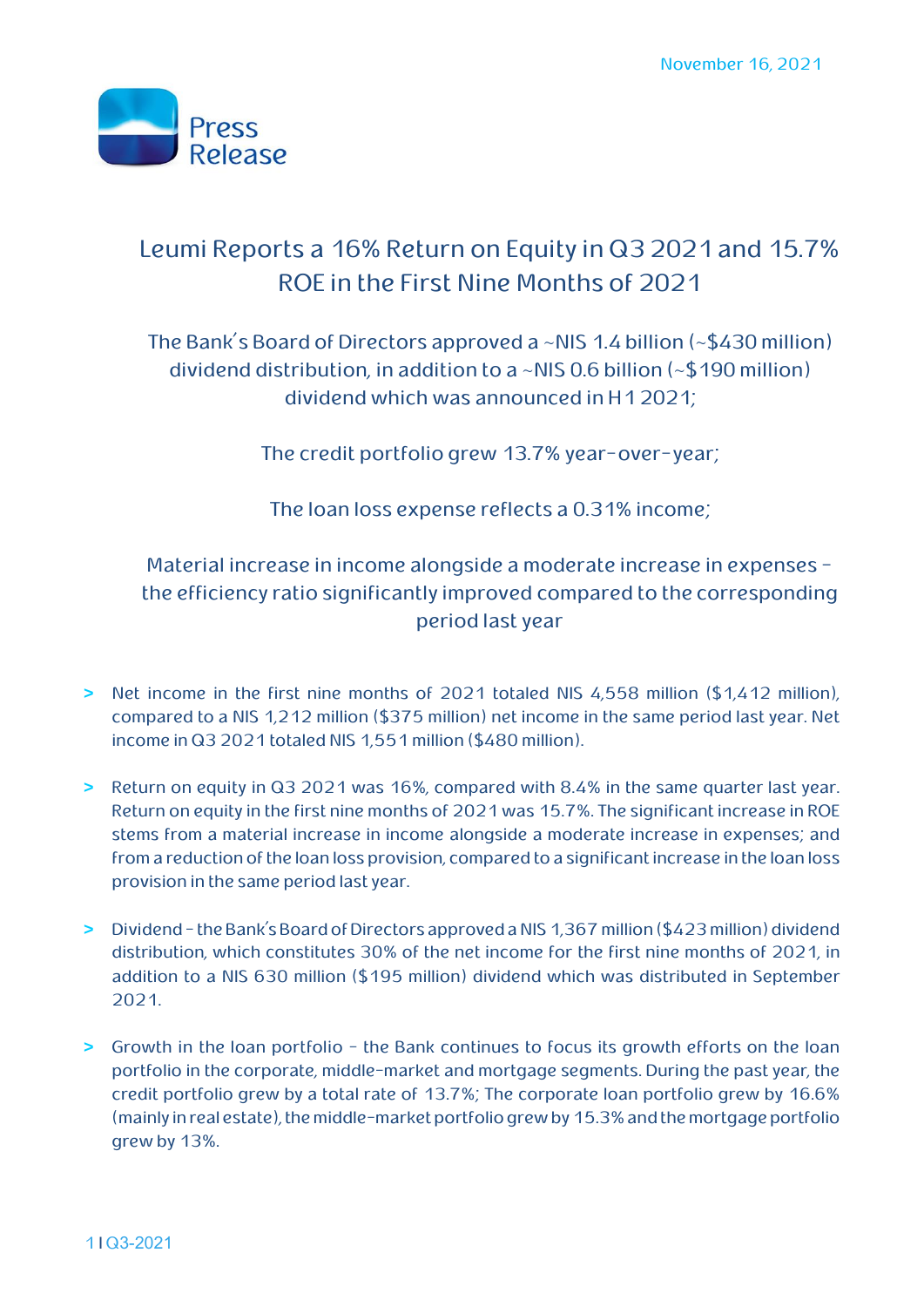

- **> Loan loss expenses (income) - in the first nine months of 2021, loan loss income reached NIS 729 million (\$226 million), compared to A NIS 2,282 million (\$707 million) expense in the same period last year. The rate of loan loss income in the first nine months of 2021 was 0.31%, compared to a 1.04% expense in the corresponding period last year. Most of the income during the reported period arises from collections and from a decrease in the**  collective allowance on the back of a decrease in COVID illness and an improvement in macro**economic indicators.**
- **> Net interest income in the first nine months of 2021 totaled NIS 7,793 million (\$2,413 million), compared to NIS 6,506 million (\$2,015 million) in the same period last year - a 19.8% increase. The increase in interest income is the result of a growth in the Bank's credit portfolio and differences in the CPI from one period to another, which were partly offset by the effects of the decrease in the Fed's and the Bank of Israel's interest rate.**
- **> Non-interest finance income in the first nine months of 2021 reached NIS 1,344 million (\$416 million), compared to NIS 487 million (\$151 million) in the same period last year. The increase in income stems from realized and unrealized gains in respect of Retailors and ironSource shares totaling NIS 397million (\$123 million) that were recorded mainly in Q2 2021, and from the effect of derivatives and exchange rate differentials. It should be noted that profitability during the corresponding period last year was highly impacted by the volatility in capital markets following the outbreak of COVID.**
- **> Operating and other expenses in the first nine months of 2021 were up by NIS 331 million (\$103million) compared with the same period last year, a 6.3% increase. Most of the increase stems from an increase in salaries and related expenses due to provisions for bonuses, which are based on the financial results. The increase was partly offset by a decrease in other operating expenses.**
- **> The efficiency ratio in the first nine months of 2021 was 46.5%, compared to 55% in the corresponding period last year. The substantial improvement in the efficiency ratio arises from a significant increase in income alongside a moderate increase in expenses. The efficiency ratio in Q3 2021 was 47.4%, compared to 50.4% in the corresponding period last year.**
- **> High Common Equity Tier 1 capital ratio - Common Equity Tier 1 capital ratio as at September 30, 2021 was 11.83%, and total capital ratio reached 14.67%.**

#### **Development of Balance Sheet Items:**

**> Shareholders' equity as at September 30, 2021 totaled NIS 41.8 billion (\$12.9 billion) compared with NIS 37.1 billion (\$11.5 billion) as at September 30, 2020** .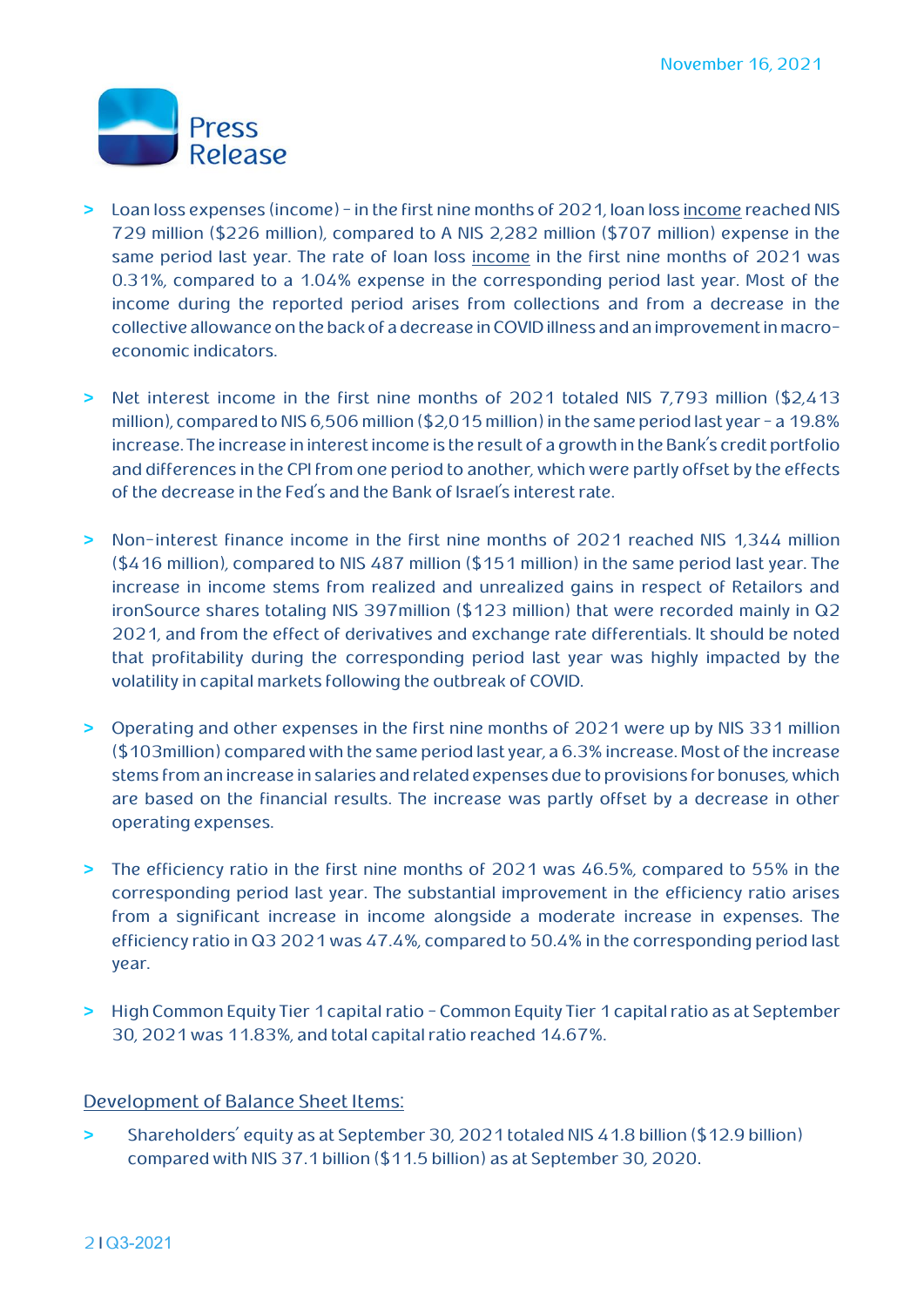

- **> Net Credit to the public totaled NIS 325.5 billion (\$100.8 billion) as at September 30, 2021, compared with NIS 286.4 billion (\$88.7 billion) as at September 30, 2020, a 13.7% increase**. **Most of the increase is due to mortgage, middle-market and corporate loans (mainly real estate).**
- **> Deposits by the public totaled NIS 500.9 billion (\$155.1 billion) as at September 30, 2021, compared with NIS 427.1 billion (\$132.3 billion) as at September 30, 2020, a 17.3% increase.**